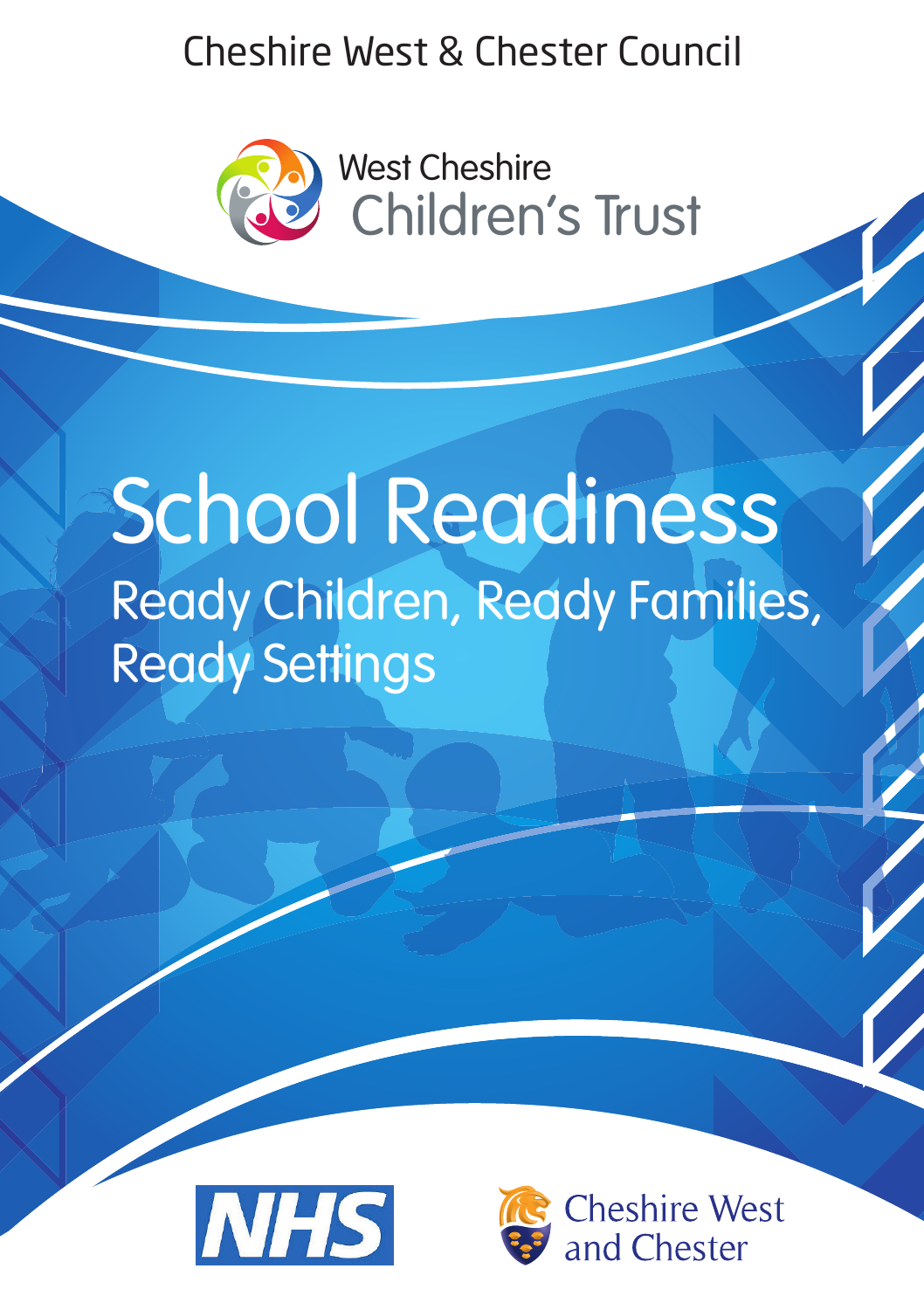

# Do you know?

Parents and carers are the child's greatest teacher and role model.

School readiness can mean different things to different people. We have consulted with a range of professionals in health and education and the aim of this leaflet is to provide an understanding of how parents, carers and practitioners can help children to be ready for school. We want to work together with you to make sure all children feel happy, cared for, safe and ready to learn.

Children learn and play by being creative, being active and being asked questions. All children develop at their own rate and all children are different.

It is important to remember one child may have only just turned four whilst their class mate is about to turn five, there is a wide gap in their abilities in that fact alone.

As long as parents, carers and practitioners are supporting children in their work toward responsible self-care and self-regulation that is the best that can be done, the rest will come in time. The following pages include important areas to consider around school readiness.

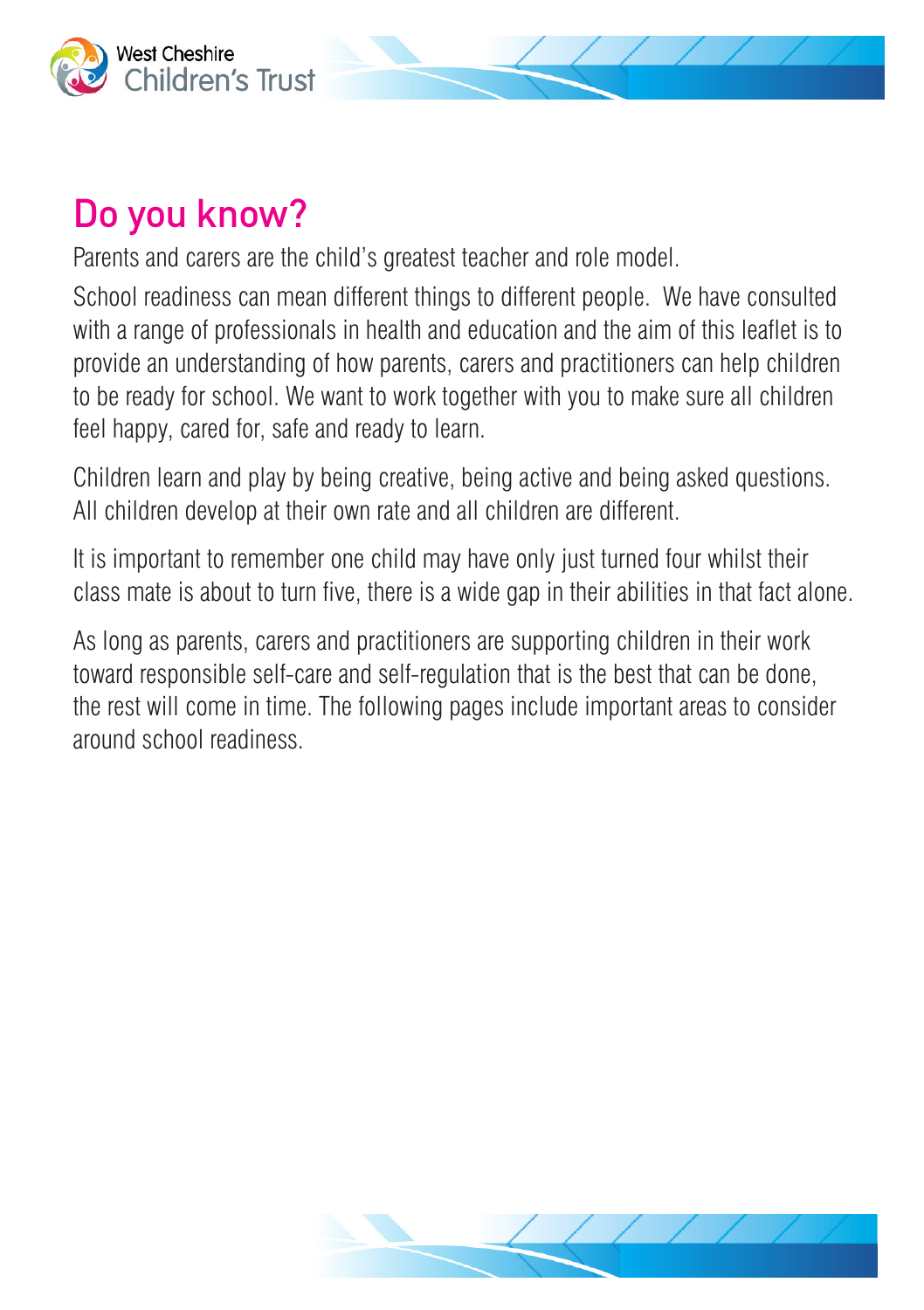

# Ready to separate. . .

| • I can feel secure and separate from my<br>parent or main carer<br>meet other children                                                                            | I will be ready for school when        | How you can support me with<br>being ready for school                                                                                             |
|--------------------------------------------------------------------------------------------------------------------------------------------------------------------|----------------------------------------|---------------------------------------------------------------------------------------------------------------------------------------------------|
| grown up I know to help me<br>adults and family members<br>groups, preschool and/or nursery<br>• Give me the chance to talk to new<br>grown-ups when you are there | I can say goodbye to you when I have a | • Give me the opportunity to go to groups and<br>• Give me experiences of being left with other<br>• Take me to children's centre groups, toddler |

### Ready to communicate. . .

| I will be ready for school when                                                                       | How you can support me with<br>being ready for school                                                                        |
|-------------------------------------------------------------------------------------------------------|------------------------------------------------------------------------------------------------------------------------------|
| • I can express myself if I need something<br>• I can communicate my own ideas, needs<br>and feelings | • Give me time to join in when sharing a book<br>• Talk to me about the sounds I hear when we<br>go to the shops or the park |
| • I make observations, comment and ask<br>questions                                                   | • Give me the opportunity to make choices<br>about what I might like to eat or play                                          |
| • I can use words about things that interest me                                                       |                                                                                                                              |
| • I can talk about lots of different things; what<br>I've done, who I'm with or where I'm going       |                                                                                                                              |
| • I use objects or gestures to help me explain<br>what I am talking about                             |                                                                                                                              |

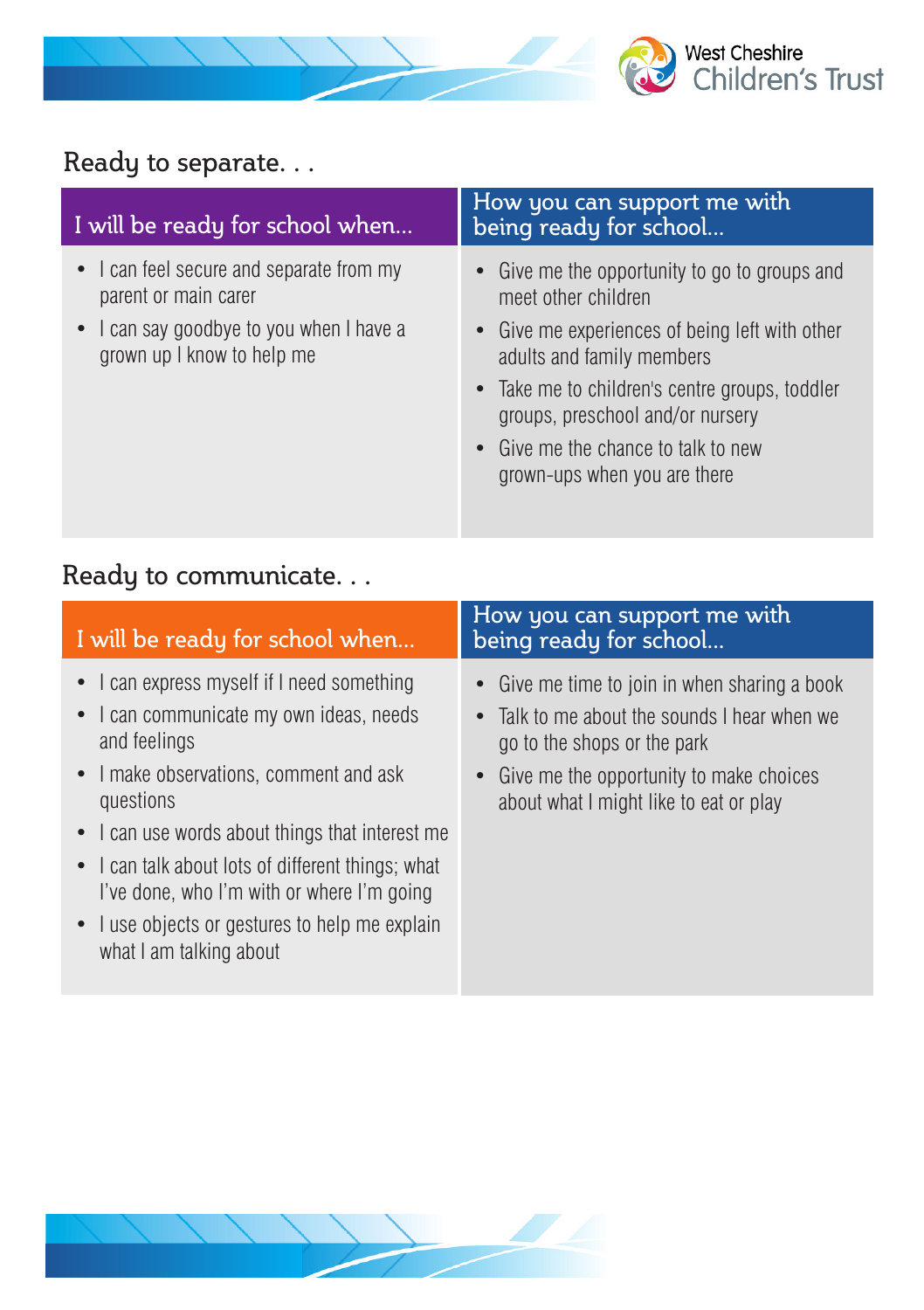

# Ready to listen. . .

| I will be ready for school when                                                                                                                                                                                                                                                                                                            | How you can support me with<br>being ready for school                                                                                                      |
|--------------------------------------------------------------------------------------------------------------------------------------------------------------------------------------------------------------------------------------------------------------------------------------------------------------------------------------------|------------------------------------------------------------------------------------------------------------------------------------------------------------|
| • I am interested in my own play and the<br>world around me<br>• I can follow developmentally appropriate<br>instructions<br>• I join in with singing songs and rhymes<br>• I join in with my favourite bits of the story<br>• You ask me to do something like 'come and<br>put your coat on' I will do it if I am not too<br>busy playing | • Give me experiences of sharing books and<br>singing rhymes<br>Give me the opportunity to play listening games<br>• Give me time to respond to a question |
|                                                                                                                                                                                                                                                                                                                                            |                                                                                                                                                            |

### Ready to socialise. . .

| I will be ready for school when                                                                                                                                                                                                                                                                                                             | How you can support me with<br>being ready for school                                                                                                                                                                                                                                   |
|---------------------------------------------------------------------------------------------------------------------------------------------------------------------------------------------------------------------------------------------------------------------------------------------------------------------------------------------|-----------------------------------------------------------------------------------------------------------------------------------------------------------------------------------------------------------------------------------------------------------------------------------------|
| • I can interact in an age/developmentally<br>appropriate way<br>• I can share and play and I am beginning to<br>take responsibility for my actions<br>• I will give my friend a hug if they are upset<br>• I am beginning to be able to tell my friends<br>what they could do to help me if they take<br>my toys or make me upset or cross | • Take me to groups to meet other children<br>• Give me time to chat to my friends and my<br>family about the things I know<br>• Sometimes I know that my friend will want to<br>have the toys I am playing with and I need<br>help from a grown up to help me share these<br>with them |

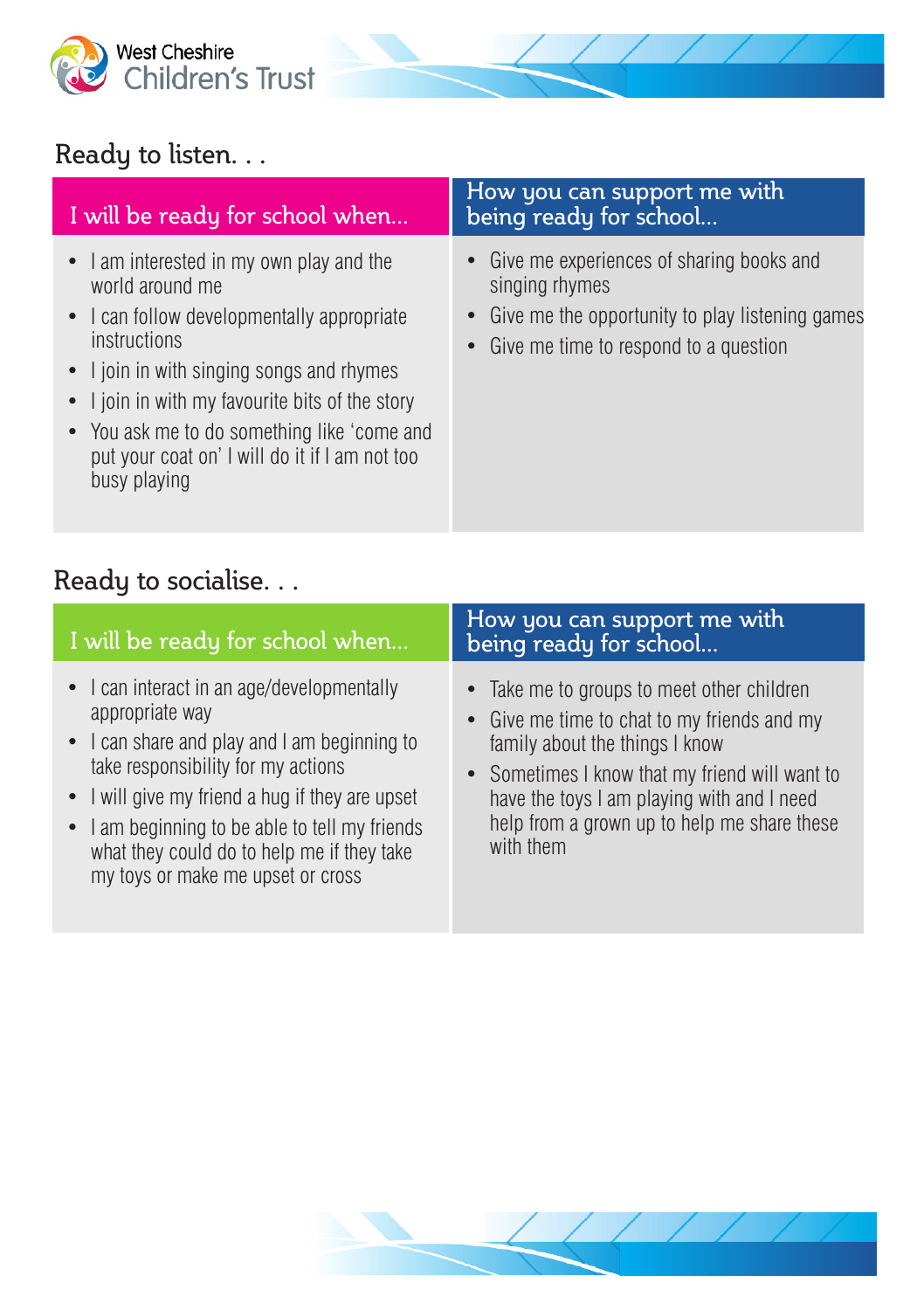

# Ready to learn. . .

| I will be ready for school when                                                                                                                                                                                                                     | How you can support me with<br>being ready for school                                                                                                                                                                                                                                                                                                                                                                                |
|-----------------------------------------------------------------------------------------------------------------------------------------------------------------------------------------------------------------------------------------------------|--------------------------------------------------------------------------------------------------------------------------------------------------------------------------------------------------------------------------------------------------------------------------------------------------------------------------------------------------------------------------------------------------------------------------------------|
| • I am curious about the world around me<br>• Lenjoy looking at books<br>• I have some understanding of words and<br>language<br>• I can recognise my own name and words<br>that are special to me like 'mummy' and my<br>favourite shops and foods | • Talk to me about new things when I notice<br>them, like the block of ice melting in the water<br>or the seeds in the sunflower<br>• Help me to count claps and jumps as well as<br>buses and dinosaurs<br>• Give me the opportunity to find out about things<br>that interest me, like the computer, mobile<br>phone or tablet<br>• Encourage me to talk to you about my paintings<br>and drawings and tell you what my marks mean |
| Readu to be active.                                                                                                                                                                                                                                 |                                                                                                                                                                                                                                                                                                                                                                                                                                      |

#### Ready to be active. . .

| I will be ready for school when                                                                                                                                                                                                                                                                                                                                                                                                                                                                                                                                                                                                                                                                                                                                                                                                                                                                                                                  | How you can support me with<br>being ready for school                                                                                                                                                           |
|--------------------------------------------------------------------------------------------------------------------------------------------------------------------------------------------------------------------------------------------------------------------------------------------------------------------------------------------------------------------------------------------------------------------------------------------------------------------------------------------------------------------------------------------------------------------------------------------------------------------------------------------------------------------------------------------------------------------------------------------------------------------------------------------------------------------------------------------------------------------------------------------------------------------------------------------------|-----------------------------------------------------------------------------------------------------------------------------------------------------------------------------------------------------------------|
| I can turn pages in a book and sometimes<br>I may turn more than one at a time when<br>reading with you<br>I can hold a pencil or chunky crayon and I<br>$\bullet$<br>like to move it round and round and up and<br>down to make different marks. I may call this<br>my writing<br>I have the confidence when we are writing<br>$\bullet$<br>together to choose my own activities, explore<br>new environments and take risks<br>I understand that an important part of learning<br>is to make mistakes<br>I understand boundaries and rules that will<br>keep me safe<br>I can tell you when I need to use the toilet<br>$\bullet$<br>Most of the time I remember to go to the toilet<br>$\bullet$<br>in time (for some children this would not be<br>developmentally appropriate. Incontinence is<br>not uncommon among preschool children at<br>school entry. Search 'continence' on<br>westcheshirelocaloffer.co.uk for more<br>information) | Give me the opportunity to climb up a ladder<br>on a small slide or onto a sofa or arm chair<br>Give me time and the chance to explore new<br>$\bullet$<br>parks<br>Give me boundaries so I know what I can try |
|                                                                                                                                                                                                                                                                                                                                                                                                                                                                                                                                                                                                                                                                                                                                                                                                                                                                                                                                                  |                                                                                                                                                                                                                 |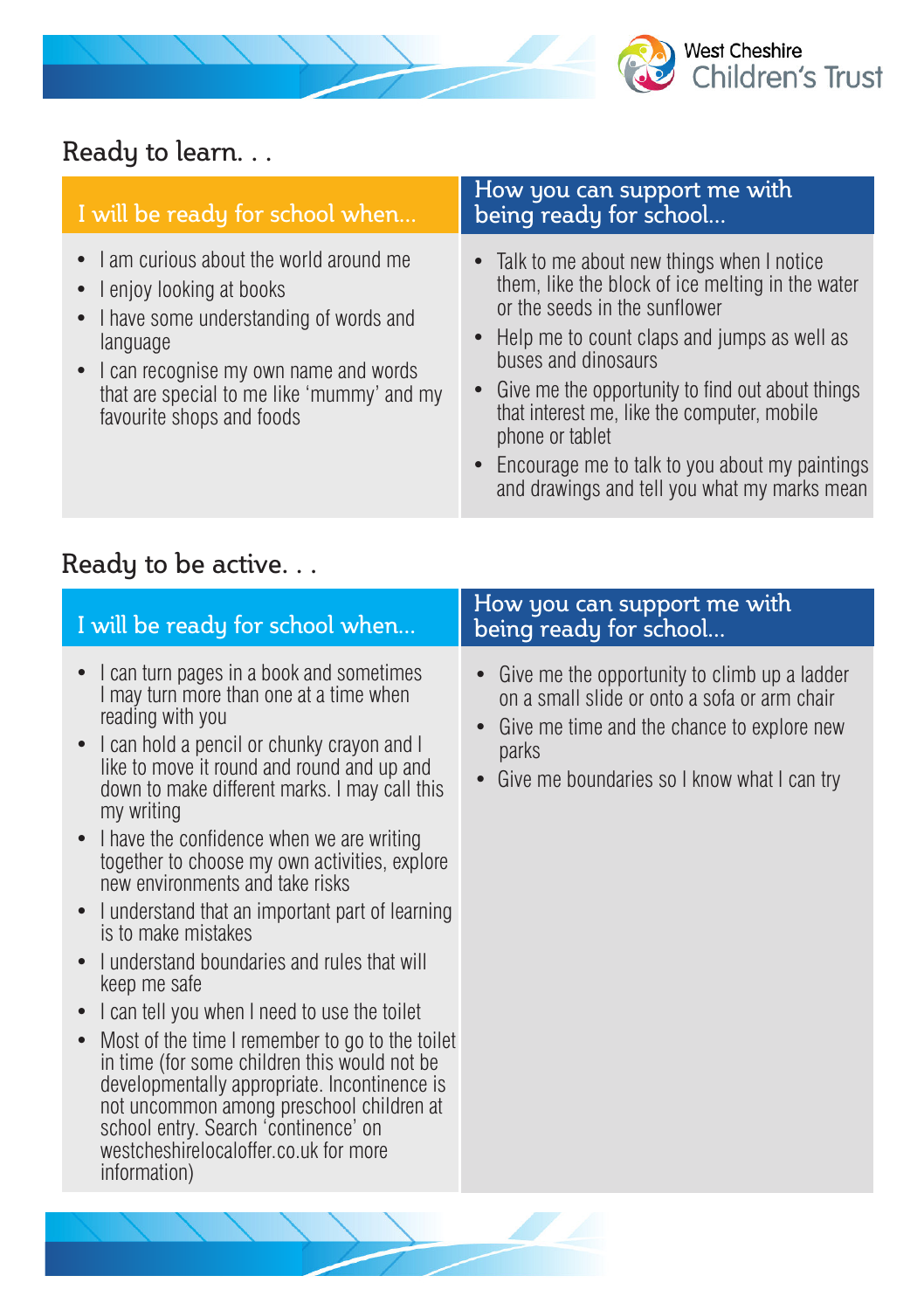

#### Ready to independent. . .

- I know how far I can climb up the stairs. climbing frame or slide before I know to ask you to help me
- I can tell you when I am hungry and want something to eat or when I am tired and want to have a sleep
- I can wash and dry my hands by myself
- When you help me and hold out my coat I can put in my arms and I can do the zip up when you start it
- I can hold a spoon and feed myself
- I will go to a grown up I know when I'm feeling sad, scared or worried
- I can sometimes stop myself from doing something I know I shouldn't be doing
- I can follow simple routines to help me do things by myself
- I choose the toys I want to play with and what I want to do with them
- I know I can use tools like scissors, spoons and hammers to do different things
- I like to use lots of different things like paint, paper and wool to make a picture and I can choose the material that I want to use
- I am beginning to like some things more than others; I may like painting and drawing more than dancing or singing

#### I will be ready for school when... How you can support me with I will be ready for school... being ready for school...

- Give me the experience of going to new places to be able to play with new things and people, knowing you are close by
- Give me the time to do things on my own, like washing my hands and putting on my coat
- Give me the opportunity to play with new objects and tools to find out how they work and be allowed to choose things for myself to make a picture

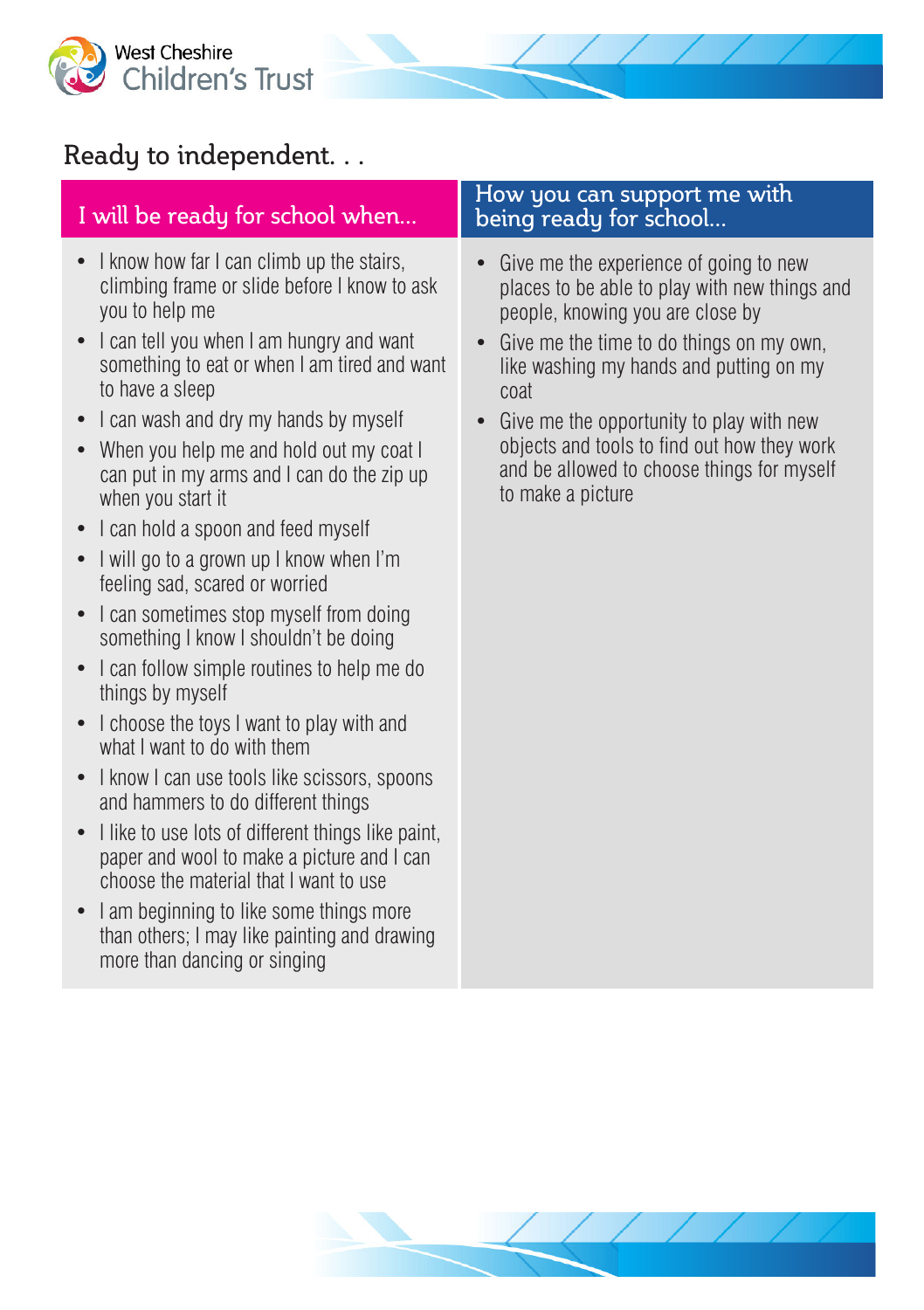

# Top tips for parents and carers

- Your child learns better when they feel well and can see and hear well. Health checks and immunisations help to keep your child healthy. Any health problems your child may have should be addressed early so that they can do well in school. Sometimes the classroom or the school routine need to be adjusted to accommodate a child who has a special need
- Allow opportunities for playful learning and stimulating your child's imagination and curiosity
- Read with your children at home without distractions
- Try to have a good morning and night time routine that are not rushed so your children arrive at school and nursery in a calm frame of mind and are not tired from a late or disturbed night
- Allow them to try and carry out independent tasks such as getting dressed or doing little jobs or simple tasks where they have to follow simple instructions. Don't rush your child's attempts to do things for themselves. Their natural urge to be independent is good and should be embraced.